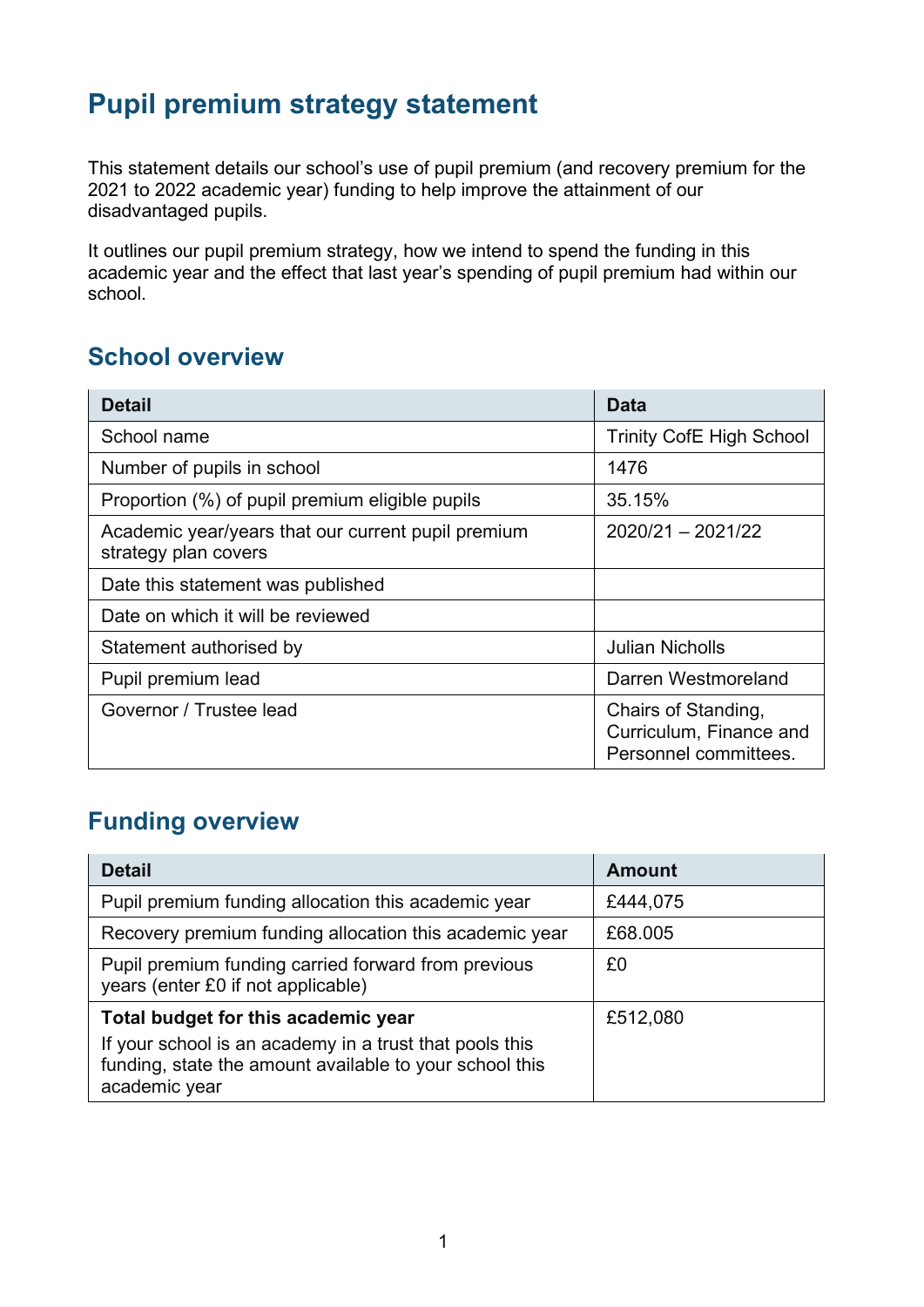# **Part A: Pupil premium strategy plan**

## **Statement of intent**

*The ultimate objective at Trinity C of E High School is to minimise the barriers to learning that disadvantaged students face in order for them to achieve as well as nondisadvantaged students nationally.* 

*The pupil premium strategy outlines the activities that the school are committed to in supporting the learning needs of disadvantaged students through Quality First Teaching, whilst also meeting the pastoral and social needs of our disadvantaged young people.* 

*The key principles of the plan address the challenges of improving the attendance, parental engagement, self-esteem, confidence and readiness to learn as well as overcoming the lack of academic support and technology at home for disadvantaged students. The strategy aims to reduce barriers to attainment through a focus on attendance, behaviour, living well and cultural capital. Evidence based interventions will enable us to overcome these barriers and ensure that disadvantaged students can develop a love for learning and flourish here at Trinity.*

## **Challenges**

This details the key challenges to achievement that we have identified among our disadvantaged pupils.

| <b>Challenge</b><br>number | Detail of challenge (all challenges have equal priority) |  |
|----------------------------|----------------------------------------------------------|--|
|                            | Attendance (those that are persistently absent)          |  |
|                            | Parental engagement leading to lower participation       |  |
|                            | Low self-esteem, confidence and readiness to learn       |  |
|                            | Lack of academic support and technology at home          |  |

## **Intended outcomes**

This explains the outcomes we are aiming for **by the end of our current strategy plan**, and how we will measure whether they have been achieved.

| Intended outcome                          | <b>Success criteria</b>               |  |
|-------------------------------------------|---------------------------------------|--|
| Attendance in line with non-disadvantaged | Improved attendance to ensure reduced |  |
| students                                  | gaps in knowledge                     |  |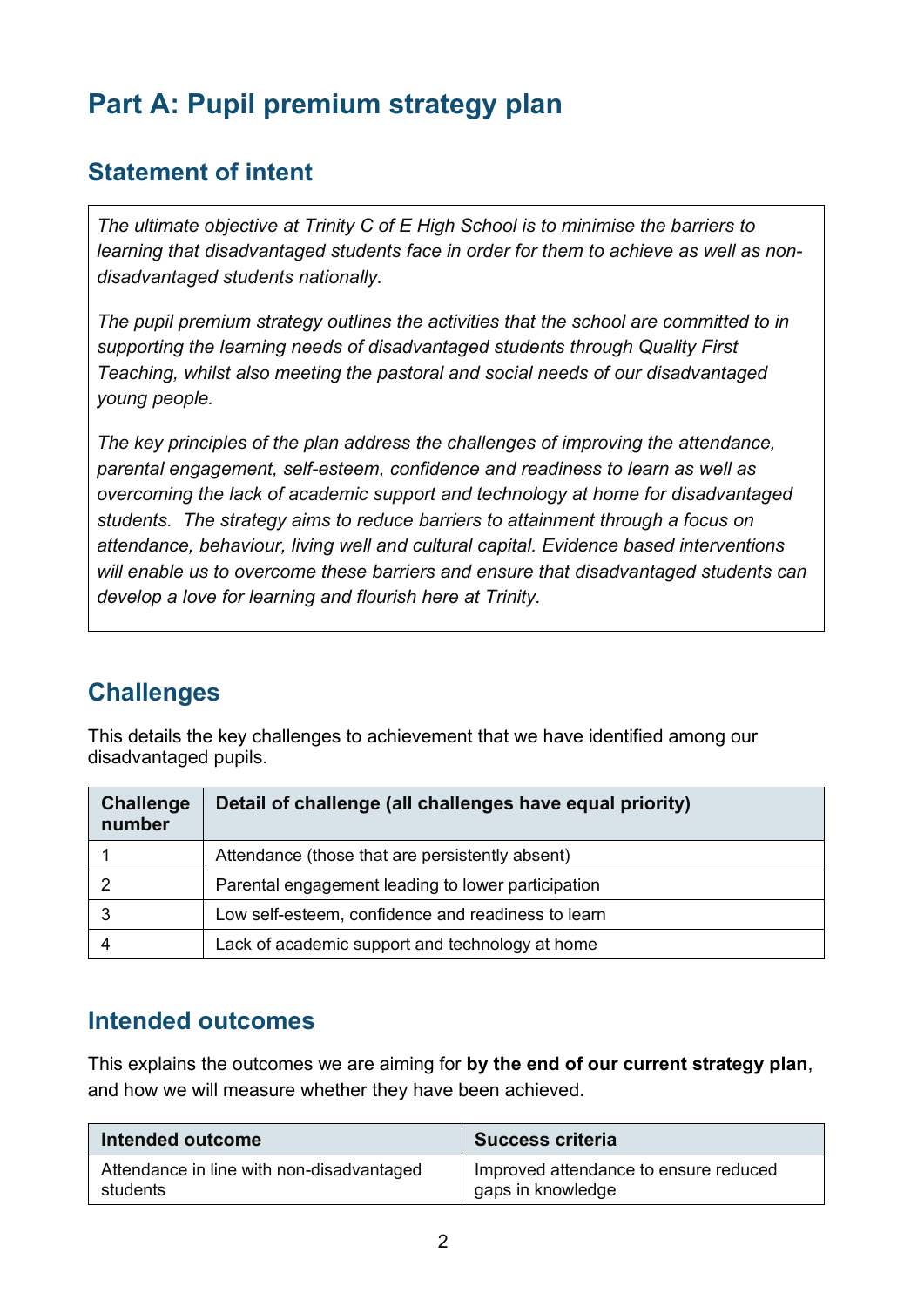| Increased parental engagement to enhance<br>the home-school partnership                                                                         | Increased attendance at parent's evenings.<br>Attendance at requested meetings to<br>discuss progress. Positive interactions with<br>parents when necessary.    |
|-------------------------------------------------------------------------------------------------------------------------------------------------|-----------------------------------------------------------------------------------------------------------------------------------------------------------------|
| Increase in confidence to impact positively on<br>learning and aspirations                                                                      | Higher uptake of extra-curricular activities<br>including trips and visits. High quality and<br>appropriate destinations ensured for<br>disadvantaged students. |
| Support provided in school where this is<br>lacking at home. Gaps in technology supplied<br>by school so that learners are not<br>disadvantaged | Engagement with range of interventions<br>provided in order to improve subject<br>knowledge                                                                     |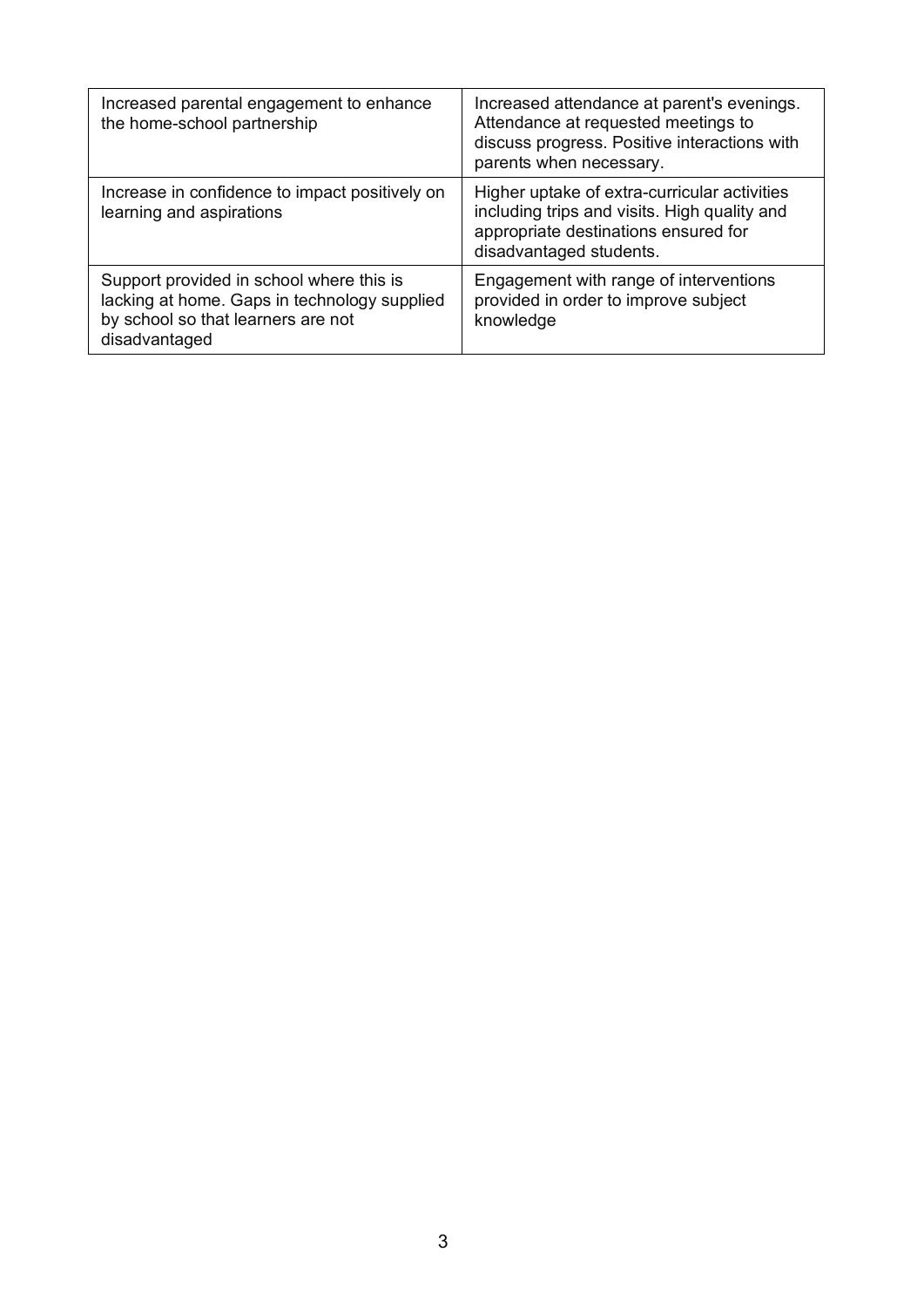## **Activity in this academic year**

This details how we intend to spend our pupil premium (and recovery premium funding) **this academic year** to address the challenges listed above.

## **Teaching:**

#### **Budgeted cost: £85,044**

| <b>Activity</b>                                                                                                        | Evidence that supports this approach                                                                                                                                                                                                                                                                                                                                                                                                                                                                                                                                                                                                                                                                                                                                                                                                                                                                                                                                                                                                                                                                                                                                                                                                     | <b>Challenge</b><br>number(s)<br>addressed |
|------------------------------------------------------------------------------------------------------------------------|------------------------------------------------------------------------------------------------------------------------------------------------------------------------------------------------------------------------------------------------------------------------------------------------------------------------------------------------------------------------------------------------------------------------------------------------------------------------------------------------------------------------------------------------------------------------------------------------------------------------------------------------------------------------------------------------------------------------------------------------------------------------------------------------------------------------------------------------------------------------------------------------------------------------------------------------------------------------------------------------------------------------------------------------------------------------------------------------------------------------------------------------------------------------------------------------------------------------------------------|--------------------------------------------|
| Performance<br>Management process<br>to include emphasis on<br>progress and<br>attainment of<br>disadvantaged students | Achievement for All audit (2021) identified the<br>importance of involving subject leaders in<br>monitoring progress of disadvantaged students<br>within their departments. Subject leader<br>monitoring to include conversations regarding<br>progress of disadvantaged students.<br>Performance management target focusing on<br>disadvantaged student outcomes                                                                                                                                                                                                                                                                                                                                                                                                                                                                                                                                                                                                                                                                                                                                                                                                                                                                        | 4                                          |
| CPD programme<br>'Teach to the Top'<br>(TTT) facilitated by<br>subject leaders                                         | Research from the Sutton Trust has shown that<br>high quality teaching and learning has the biggest<br>impact on the progress of disadvantaged pupils.<br>One aspect of TTT is feedback. Education<br>Endowment Foundation (EEF) report that studies<br>tend to show high effects on learning. There are<br>positive impacts from a wide range of feedback<br>approaches - including when feedback is<br>delivered by technology or peers. Impacts are<br>highest when feedback is delivered by teachers. It<br>is particularly important to provide feedback when<br>work is correct, rather than just using it to identify<br>errors. Many studies of feedback also include<br>other practices. For example, mastery learning<br>approaches (for Trinity, within mathematics)<br>combine feedback with additional support for<br>pupils that are falling behind, while approaches<br>like formative assessment also include work to<br>understand specific gaps in learning that need to<br>be addressed and how the teacher wants the pupil<br>to progress. Feedback has effects across all age<br>groups. Research in schools has focused<br>particularly on its impact on English, mathematics<br>and, to a lesser extent, science. | 3 & 4                                      |
| <b>Recruitment of English</b><br>and mathematics<br>mentors to work<br>primarily with<br>disadvantaged students        | EEF evidence shows the average impact of small<br>group tuition is two to four months' progress, on<br>average, over the course of a year. Some studies<br>suggest that greater feedback from the teacher,<br>more sustained engagement in smaller groups, or                                                                                                                                                                                                                                                                                                                                                                                                                                                                                                                                                                                                                                                                                                                                                                                                                                                                                                                                                                            | 3 & 4                                      |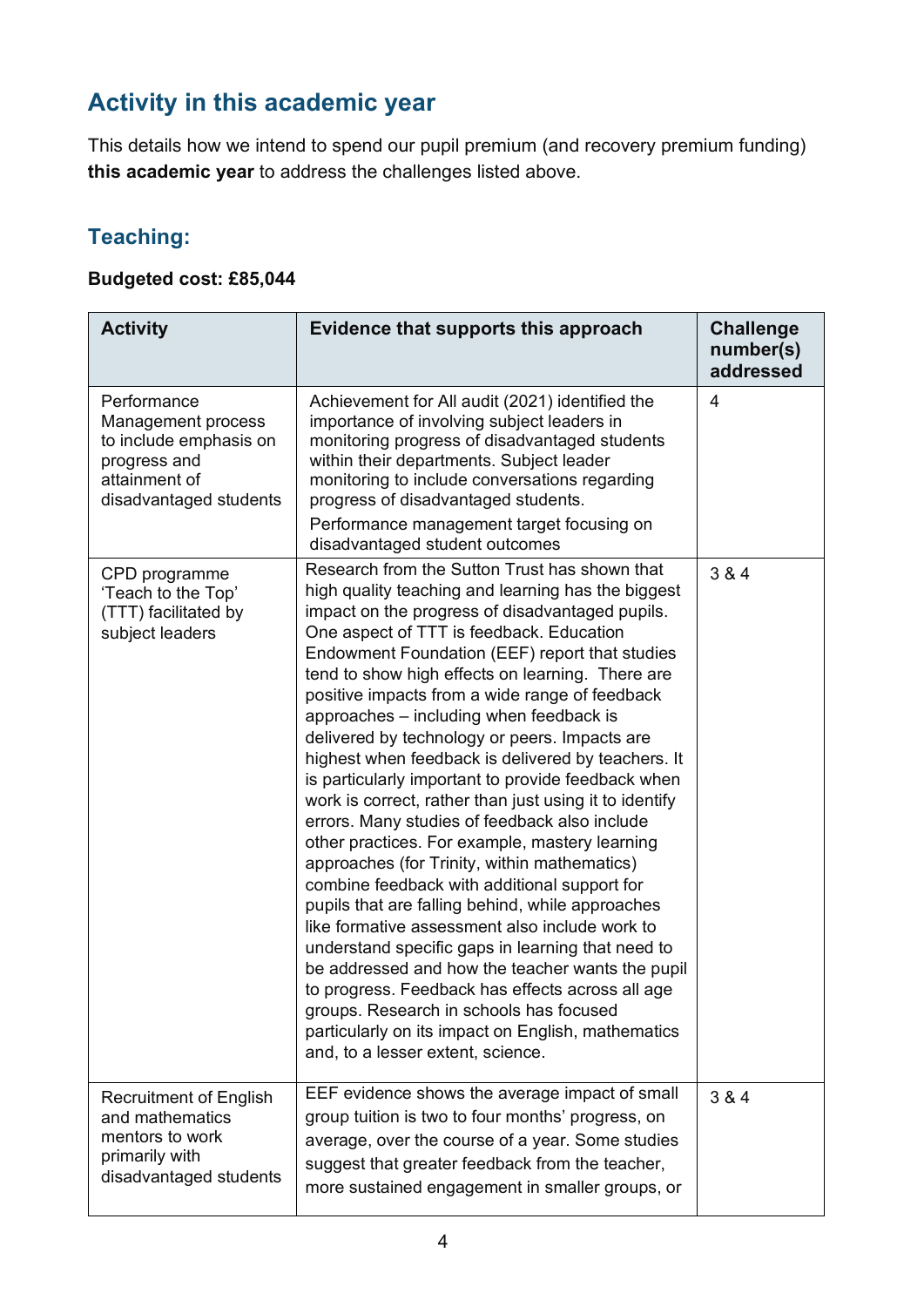|                                                                      | work more closely matched to learners' needs<br>explains this impact.                                                                                                                                                                                                                                                                                                                                                                                                                                                                                                                                                                                                                                                                                                                                                                                                     |   |
|----------------------------------------------------------------------|---------------------------------------------------------------------------------------------------------------------------------------------------------------------------------------------------------------------------------------------------------------------------------------------------------------------------------------------------------------------------------------------------------------------------------------------------------------------------------------------------------------------------------------------------------------------------------------------------------------------------------------------------------------------------------------------------------------------------------------------------------------------------------------------------------------------------------------------------------------------------|---|
| PP champions<br>nominated in<br>mathematics, English<br>and science. | Audit from Achievement for All (2021)<br>recommended the use of PP champions in<br>school. Lead on the tracking of academic<br>progress of disadvantaged students. Champions<br>to work with the Manchester Communication<br>Research School on their project 'Making the<br>Difference to Disadvantaged Learners'<br>commencing in October, using evidence from<br>EEF. The programme seeks to explore practical,<br>evidence-informed approaches for closing the<br>family income-related attainment gap. Engaging<br>with the best available evidence on high quality<br>teaching, targeted academic support and school-<br>wide approaches, delegates will develop and<br>implement a Pupil Premium strategy fit for their<br>setting so that all pupils can flourish. There are<br>five 'live' sessions, three self-directed sessions,<br>and between session tasks. | 4 |
| Implementation of<br>Deputy PP lead role                             | Achievement for All audit (2021) recommended<br>raising profile of PP students across school.<br>Implementation of deputy PP lead role to focus<br>on whole-school pupil premium strategies to<br>support PP champions and quality assure<br>processes.                                                                                                                                                                                                                                                                                                                                                                                                                                                                                                                                                                                                                   | 4 |

## **Targeted academic support:**

## **Budgeted cost: £99,142**

| <b>Activity</b>                                                                                             | Evidence that supports this approach                                                                                                                                                                                                                                                                                                                                                                                                                                                                                                                                                                                                                                                                 | <b>Challenge</b><br>number(s)<br>addressed |
|-------------------------------------------------------------------------------------------------------------|------------------------------------------------------------------------------------------------------------------------------------------------------------------------------------------------------------------------------------------------------------------------------------------------------------------------------------------------------------------------------------------------------------------------------------------------------------------------------------------------------------------------------------------------------------------------------------------------------------------------------------------------------------------------------------------------------|--------------------------------------------|
| Period 6 Initiative, One<br>hour after school per<br>fortnight for option<br>subjects and triple<br>science | EEF state that studies in England have shown that<br>pupils eligible for free school meals typically<br>receive additional benefits from small group tuition.<br>Small group tuition approaches can support pupils<br>to make effective progress by providing intensive,<br>targeted academic support to those identified as<br>having low prior attainment or at risk of falling<br>behind. The approach allows the teacher to focus<br>on the needs of a small number of learners and<br>provide teaching that is closely matched to pupil<br>understanding. Small group tuition offers an<br>opportunity for greater levels of interaction and<br>feedback compared to whole class teaching which | 4                                          |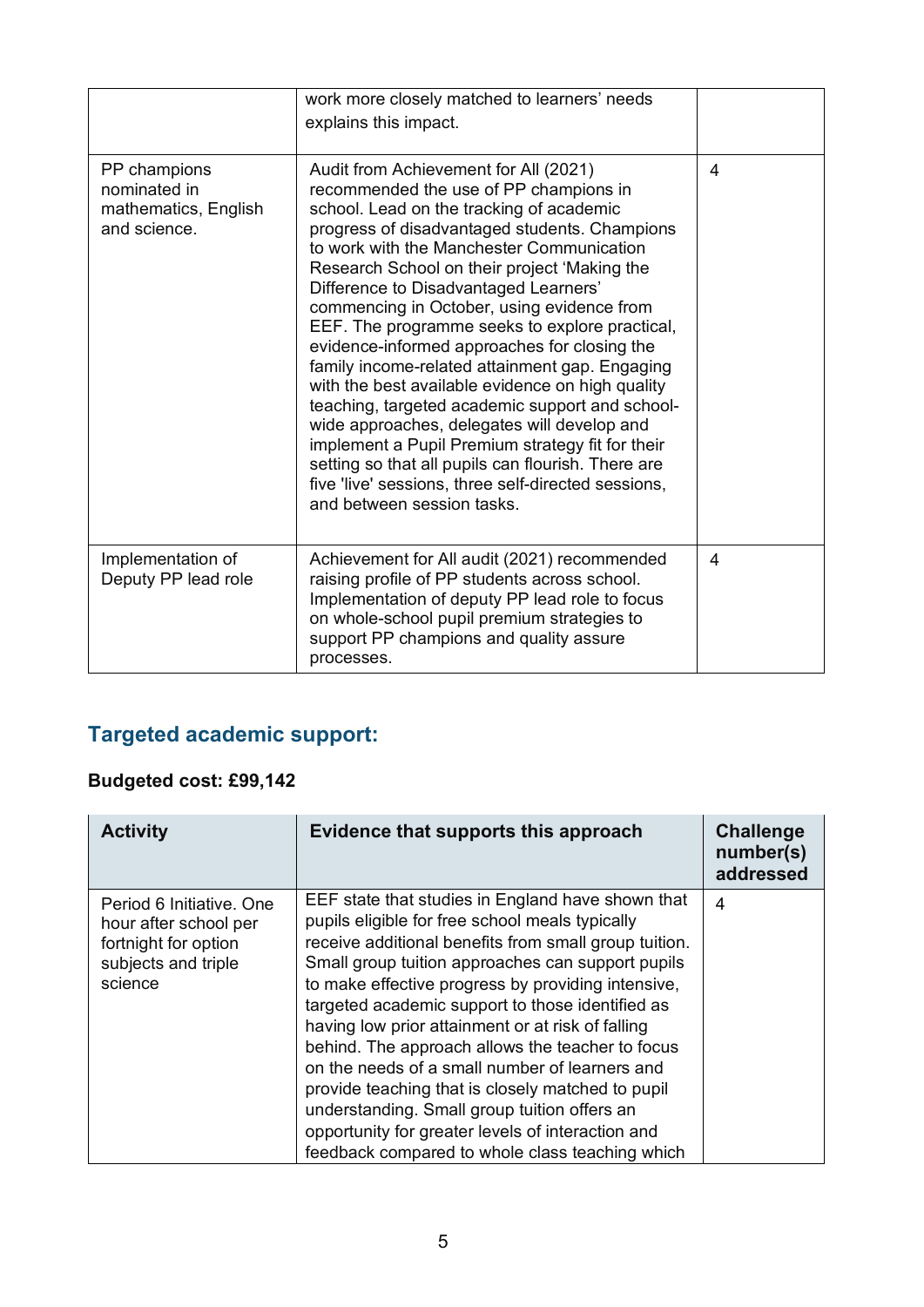|                                                                                                                                   | can support pupils to overcome barriers to learning<br>and increase their access to the curriculum.                                                                                                                                                                                                                                                                                                                                                                                                                                                                                                                                                                                                                                                                                                                                                                                                                                                                                                                      |       |
|-----------------------------------------------------------------------------------------------------------------------------------|--------------------------------------------------------------------------------------------------------------------------------------------------------------------------------------------------------------------------------------------------------------------------------------------------------------------------------------------------------------------------------------------------------------------------------------------------------------------------------------------------------------------------------------------------------------------------------------------------------------------------------------------------------------------------------------------------------------------------------------------------------------------------------------------------------------------------------------------------------------------------------------------------------------------------------------------------------------------------------------------------------------------------|-------|
| <b>Tutor Trust sessions for</b><br>Year 11 students after<br>school for English and<br>mathematics weekly for<br>fifteen sessions | Studies show that the average impact of<br>approaches involving extending school time is<br>about an additional two months' progress over the<br>course of a year, according to EEF. The average<br>impact is influenced by the targeted use of before<br>and after school programmes, which have higher<br>impacts on average. The research also indicates<br>that attracting and retaining pupils in before and<br>after school programmes is harder at secondary<br>level than at primary level. To be successful, any<br>extension of school time should be supported by<br>both parents and staff. To increase the likelihood of<br>additional school time benefitting disadvantaged<br>pupils, school leaders should consider how to<br>secure engagement and attendance among those<br>from disadvantaged backgrounds. It is possible that<br>if targeted tuition or enrichment activities are<br>offered universally, those who could benefit the<br>most would be the least likely to participate or<br>engage. | 4 & 3 |
| Literacy support<br>increased from 3 days<br>to 5 days per week with<br><b>Intervention Teaching</b><br>Assistant                 | The average impact of reading comprehension<br>strategies, according to EEF, is an additional seven<br>months' progress over the course of a year.<br>Successful reading comprehension approaches<br>allow activities to be carefully tailored to pupils'<br>reading capabilities, and involve activities and texts<br>that provide an effective, but not overwhelming,<br>challenge. Many of the approaches can be usefully<br>combined with Collaborative learning techniques<br>and Phonics activities to develop reading skills.                                                                                                                                                                                                                                                                                                                                                                                                                                                                                     | 4 & 3 |
| Mathematics support<br>for KS3 students for 8<br>hours per week<br>provided by Assistant<br>Senco                                 | EEF state that the impact of mastery learning<br>approaches is an additional five months progress,<br>on average, over the course of a year. Mastery<br>learning appears to be particularly effective when<br>pupils are given opportunities to work in groups or<br>teams and take responsibility for supporting each<br>other's progress.                                                                                                                                                                                                                                                                                                                                                                                                                                                                                                                                                                                                                                                                              | 4 & 3 |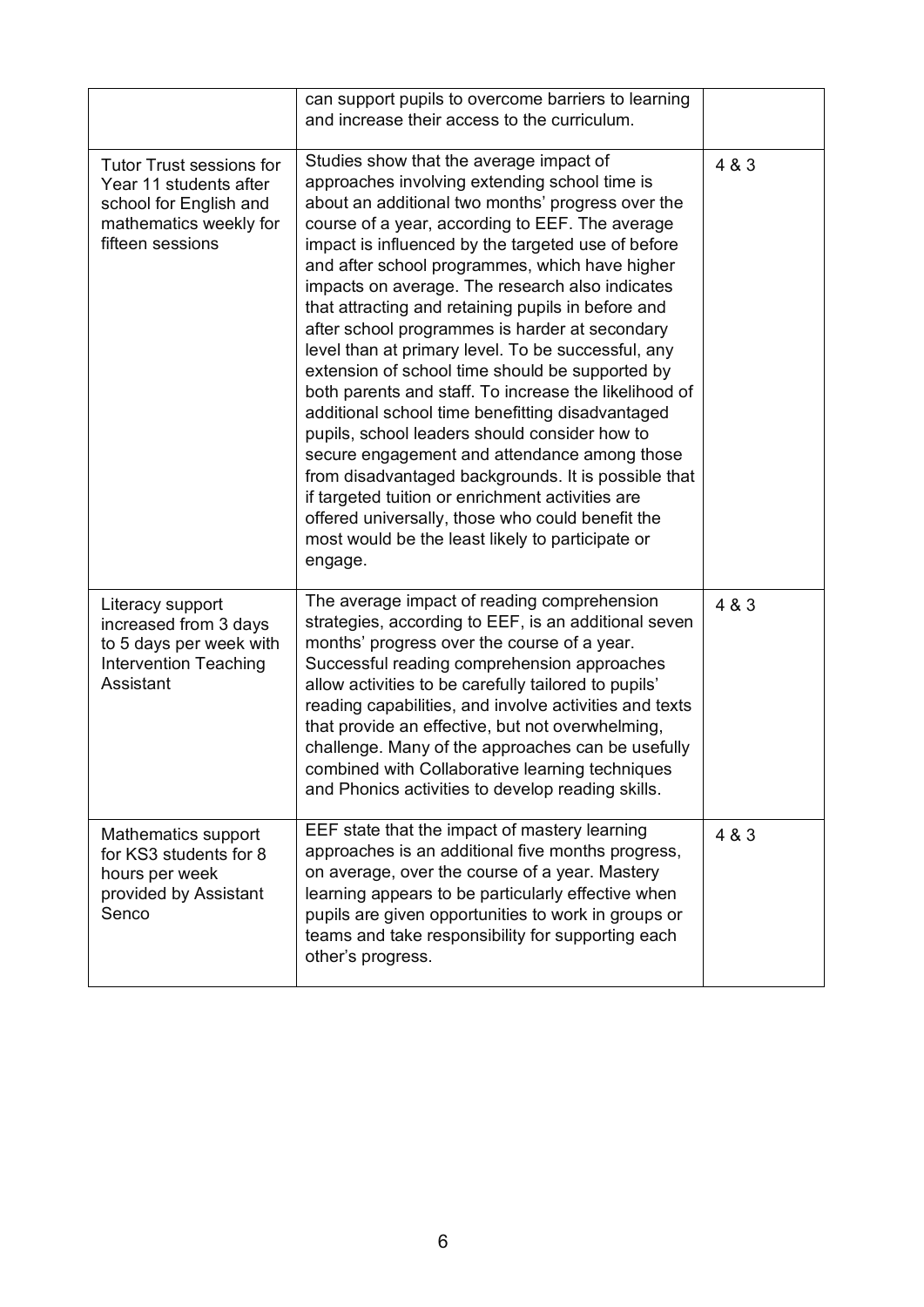## **Wider strategies:**

### **Budgeted cost: £327,894**

| <b>Activity</b>                                                                                                                                                        | Evidence that supports this approach                                                                                                                                                                                                                                                                                                                                                                                                                                                                                                                                                                                                                                                                                                                                                                                                                                                                                                                                                                                                  | <b>Challenge</b><br>number(s)<br>addressed |
|------------------------------------------------------------------------------------------------------------------------------------------------------------------------|---------------------------------------------------------------------------------------------------------------------------------------------------------------------------------------------------------------------------------------------------------------------------------------------------------------------------------------------------------------------------------------------------------------------------------------------------------------------------------------------------------------------------------------------------------------------------------------------------------------------------------------------------------------------------------------------------------------------------------------------------------------------------------------------------------------------------------------------------------------------------------------------------------------------------------------------------------------------------------------------------------------------------------------|--------------------------------------------|
| PP target groups<br>identified by pastoral<br>team. To work with<br>attendance team and<br>subject areas to target<br>persistent absenteeism<br>and lack of engagement | Achievement for All (2021) audit identified that<br>increased parental engagement can lead to<br>improved progress, behaviour, attendance and<br>attainment. Audit recommended the importance of<br>using data to clearly identify the barriers to<br>learning for students, such as attendance,<br>behaviour, participation, parental engagement, low<br>self-esteem, low self-confidence, readiness to<br>learn and low aspirations. List of criteria to be<br>used to select key students (behaviour points,<br>attendance, punctuality and credits). Weekly<br>meetings held with relevant students including set<br>agenda and increased engagement with parents.<br>Using this data, the pastoral team will be able to<br>implement suitable interventions.                                                                                                                                                                                                                                                                     | 1 & 2                                      |
| One to one sessions<br>with Art<br>Psychotherapist                                                                                                                     | Social and emotional learning interventions seek to<br>improve pupils' decision-making skills, interaction<br>with others and their self-management of emotions,<br>rather than focusing directly on the academic or<br>cognitive elements of learning. This can include<br>school-level approaches to developing a positive<br>school ethos, which also aim to support greater<br>engagement in learning and more specialised<br>programmes which use elements of social and<br>emotional learning and are targeted at students<br>with particular social or emotional needs. EEF has<br>found that the average impact of these<br>interventions is an additional four months' progress<br>over the course of a year. The security of this<br>evidence is, however, very low, and Trinity will<br>carefully monitor the efficacy of the sessions for<br>individuals. Alongside academic outcomes, these<br>interventions have an identifiable and valuable<br>impact on attitudes to learning and social<br>relationships in school. | 3                                          |
| Initiatives to support<br>mental health of<br>students e.g forest<br>school, z-arts<br>intervention                                                                    | Arts participation is defined as involvement in<br>artistic and creative activities, such as dance,<br>drama, music, painting, or sculpture. It can occur<br>either as part of the curriculum or as extra-<br>curricular activity. Research through EEF states<br>that overall, the average impact of arts participation<br>on other areas of academic learning appears to be<br>positive but moderate, about an additional three<br>months progress. Improved outcomes have been                                                                                                                                                                                                                                                                                                                                                                                                                                                                                                                                                     | 3                                          |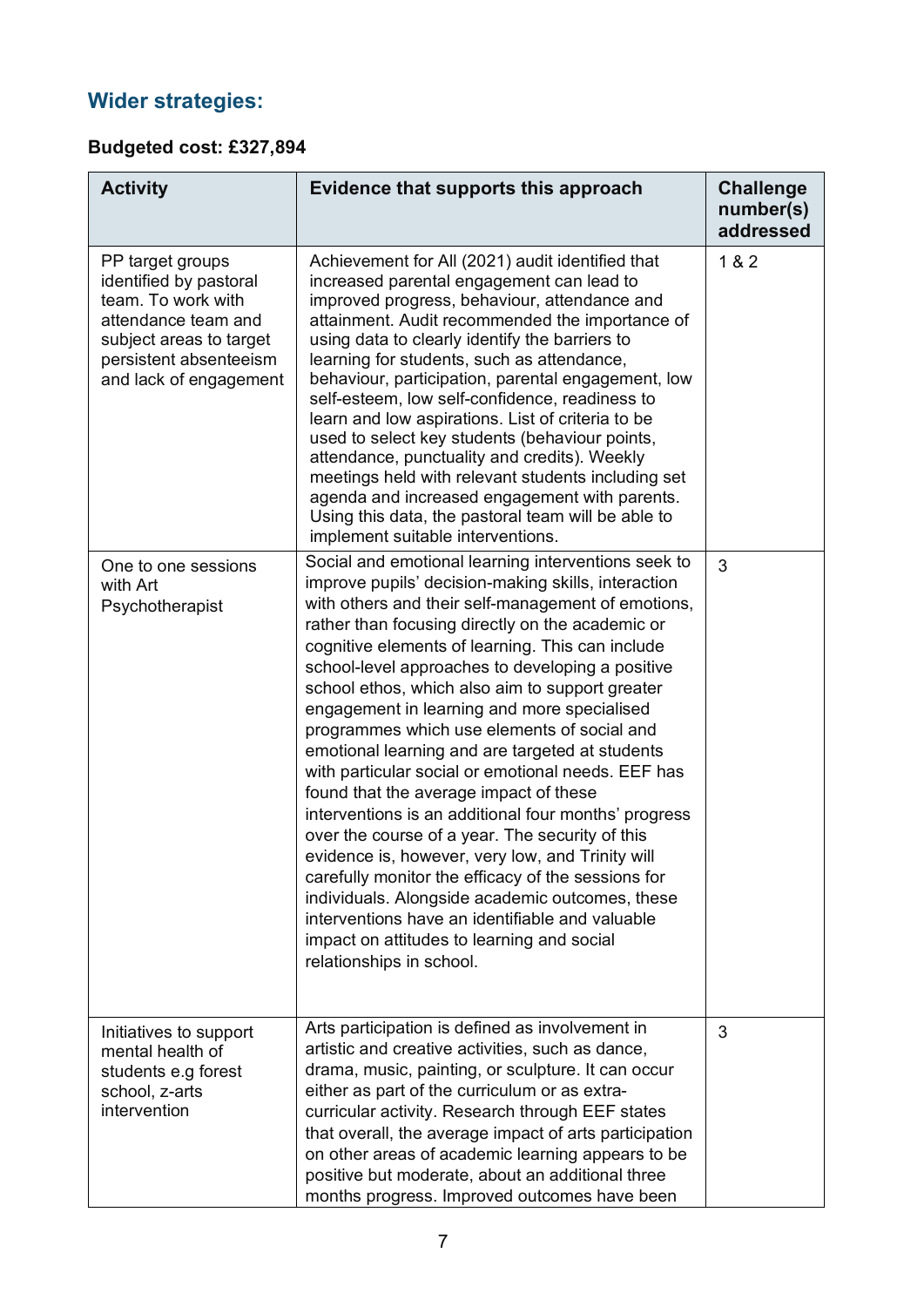|                                                                                                                                                       | identified in English, mathematics and science.<br>Some arts activities have been linked with<br>improvements in specific outcomes. For example,<br>there is some evidence of the impact of drama on<br>writing and potential link between music and spatial<br>awareness. Wider benefits such as more positive<br>attitudes to learning and increased well-being have<br>also consistently been reported.                                                                                                                                                                                                                                                                                                                                                                                                                                                                                                                                                                                                                                                                                                                                                       |                |
|-------------------------------------------------------------------------------------------------------------------------------------------------------|------------------------------------------------------------------------------------------------------------------------------------------------------------------------------------------------------------------------------------------------------------------------------------------------------------------------------------------------------------------------------------------------------------------------------------------------------------------------------------------------------------------------------------------------------------------------------------------------------------------------------------------------------------------------------------------------------------------------------------------------------------------------------------------------------------------------------------------------------------------------------------------------------------------------------------------------------------------------------------------------------------------------------------------------------------------------------------------------------------------------------------------------------------------|----------------|
| Pilot parental<br>engagement project<br>and CPD on parental<br>engagement                                                                             | Achievement for All (2021) audit identified that<br>increased parental engagement can lead to<br>improved progress, behaviour, attendance and<br>attainment. EEF states that the average impact of<br>the Parental engagement approaches is about an<br>additional two months' progress over the course of<br>a year. There are also higher impacts for pupils<br>with low prior attainment. Parents' aspirations also<br>appear to be important for pupil outcomes, although<br>there is limited evidence to show that intervening to<br>change parents' aspirations will raise their<br>children's aspirations and achievement over the<br>longer term. As the impact is shown to be greater<br>for younger pupils, a Year 7 key group of students<br>is to be identified. Parents invited to workshops.<br>Parental and community involvement programmes<br>are often associated with reported improvements in<br>school ethos or discipline and so are worth<br>considering as alternatives to direct behaviour<br>interventions.<br>Healthy Schools pastoral training 'Engaging with<br>Parents and Carers' and a mental health<br>awareness course set up. | $\overline{2}$ |
| Living Well initiative<br>implemented. Member<br>of staff appointed as<br><b>Wellbeing Coordinator</b>                                                | Sutton Trust (2021) report that 'Concerningly, there<br>has been a significant rise in mental health<br>problems for young people' due to the pandemic.<br>'Living Well' is the umbrella term given to<br>maintaining / gaining good wellbeing through a<br>range of form time activities, including singing,<br>reading, discussion and mental health awareness.<br>A 'Living well' team building day will be delivered to<br>each year group.                                                                                                                                                                                                                                                                                                                                                                                                                                                                                                                                                                                                                                                                                                                  | 1 & 3          |
| Enrichment and extra-<br>curricular provision<br>increased to meet the<br>needs of all students<br>coordinated and<br>tracked by a member of<br>staff | Achievement for All (2021) highlighted lower<br>participation levels of PP students in extra-<br>curricular activities. EEF states that studies in<br>England suggest that different socioeconomic<br>groups have similar levels of aspiration for their<br>future outcomes and that differences in<br>participation rates in higher education are largely                                                                                                                                                                                                                                                                                                                                                                                                                                                                                                                                                                                                                                                                                                                                                                                                       | 1 & 2          |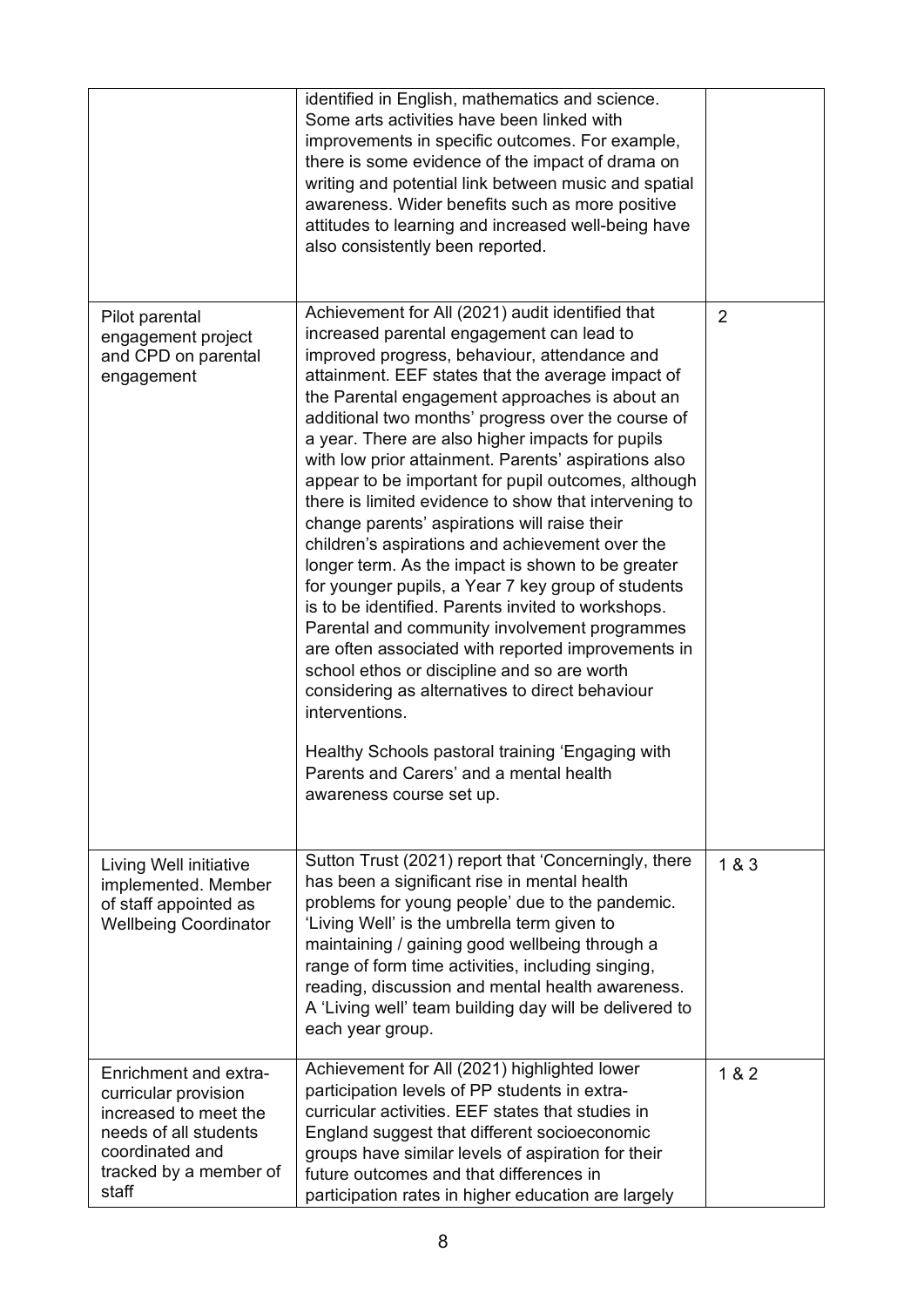|                                                                                 | driven by academic attainment. Given the broad<br>range of attitudes, behaviours and beliefs<br>surrounding aspirations in communities with higher<br>rates of poverty, schools should avoid<br>generalisations. Aspiration interventions without an<br>academic component are unlikely to narrow the<br>disadvantaged attainment gap. Teacher<br>expectations play a role in shaping pupil outcomes<br>and teachers should aim to communicate a belief in<br>the academic potential of all pupils. Trinity to track<br>data to show that uptake of disadvantaged students<br>is at least in line with the proportion in school.                                                                                            |       |
|---------------------------------------------------------------------------------|-----------------------------------------------------------------------------------------------------------------------------------------------------------------------------------------------------------------------------------------------------------------------------------------------------------------------------------------------------------------------------------------------------------------------------------------------------------------------------------------------------------------------------------------------------------------------------------------------------------------------------------------------------------------------------------------------------------------------------|-------|
| Pupil premium sports<br>fund                                                    | Evidence from EEF is that the average impact of<br>the engaging in physical activity interventions and<br>approaches is about an additional one month's<br>progress over the course of a year. Participating in<br>sports and physical activity is likely to have wider<br>health and social benefits. There are wider benefits<br>from regular physical activity in terms of physical<br>development, health and wellbeing as well as other<br>potential benefits have been reported such as<br>improved attendance.                                                                                                                                                                                                       | 1&8&3 |
| The Turing Scheme                                                               | Grant obtained under the Turing Scheme with the<br>British Council, for two trips to Finland and France<br>in 2022. The aim of the grant is to provide funding<br>for students to take part in education and training<br>opportunities across the world. It's aimed at<br>disadvantaged and SEN students. According to a<br>2018 Sutton Trust study on 'Parent Power', parents<br>in lower socioeconomic groups were more likely to<br>indicate that the cost of travel, and potential extra<br>financial costs such as uniforms, played a<br>significant role in their decision making. Over half of<br>working class parents (56%), compared to 34% of<br>professional parents.                                           | 3     |
| <b>External mentor to meet</b><br>targeted PP students to<br>focus on behaviour | The average impact of behaviour interventions is<br>four additional months' progress over the course of<br>a year. EEF evidence suggests that, on average,<br>behaviour interventions can produce moderate<br>improvements in academic performance along with<br>a decrease in problematic behaviours. According to<br>figures from the Department for Education, pupils<br>who receive Free School Meals are more likely to<br>receive a permanent or fixed period exclusion<br>compared to those who do not. The most common<br>reason for exclusion is persistent disruptive<br>behaviour. Pupil behaviour will have multiple<br>influences, some of which teachers can directly<br>manage though universal or classroom | 1&8&3 |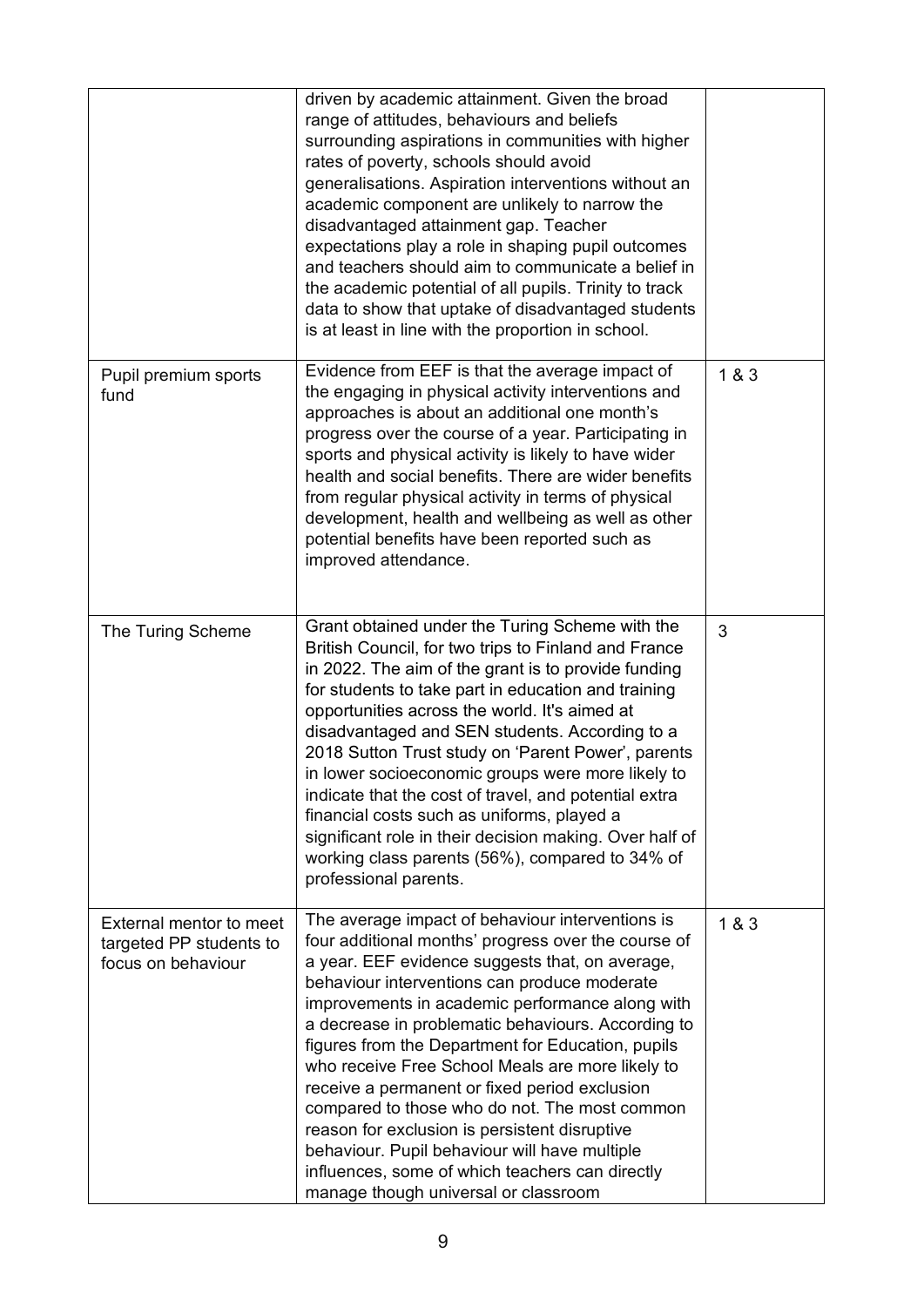|                                                                                              | management approaches. Some pupils will require<br>more specialist support to help manage their self-<br>regulation or social and emotional skills.                                                                                                                                                                                                                                                                                                                                                                                                                                                                                                                               |       |
|----------------------------------------------------------------------------------------------|-----------------------------------------------------------------------------------------------------------------------------------------------------------------------------------------------------------------------------------------------------------------------------------------------------------------------------------------------------------------------------------------------------------------------------------------------------------------------------------------------------------------------------------------------------------------------------------------------------------------------------------------------------------------------------------|-------|
| One to one CEIAG<br>meetings for KS4<br>students. Work<br>experience for Year 10<br>and $12$ | Sutton Trust (2020) report that the pandemic has<br>had a considerable impact on the economy, with<br>job vacancies down, redundancies announced and<br>more job losses likely in future. Young people<br>entering the job market this year are likely to be<br>particularly badly hit by the current economic crisis.<br>This is all likely to have a considerable impact on<br>social mobility, as data suggests that an economic<br>landscape with fewer opportunities is likely to hit<br>those from disadvantaged backgrounds the<br>hardest. When opportunities are scarce, it is those<br>with the most support and who are more thoroughly<br>prepared, who will succeed. | 2 & 3 |
| <b>Summer School for</b><br>Year 6                                                           | On average, evidence suggests that pupils who<br>attend a summer school make approximately three<br>additional months' progress compared to similar<br>pupils who do not attend a summer school. Greater<br>impact can be achieved when summer schools are<br>intensive, well-resourced, and involve small group<br>or one to one teaching by trained and experienced<br>teachers. It does appear to be an advantage to<br>have teachers who are known to the pupils<br>(typically +4 months overall).                                                                                                                                                                            | 3     |

## **Total budgeted cost: £512,080**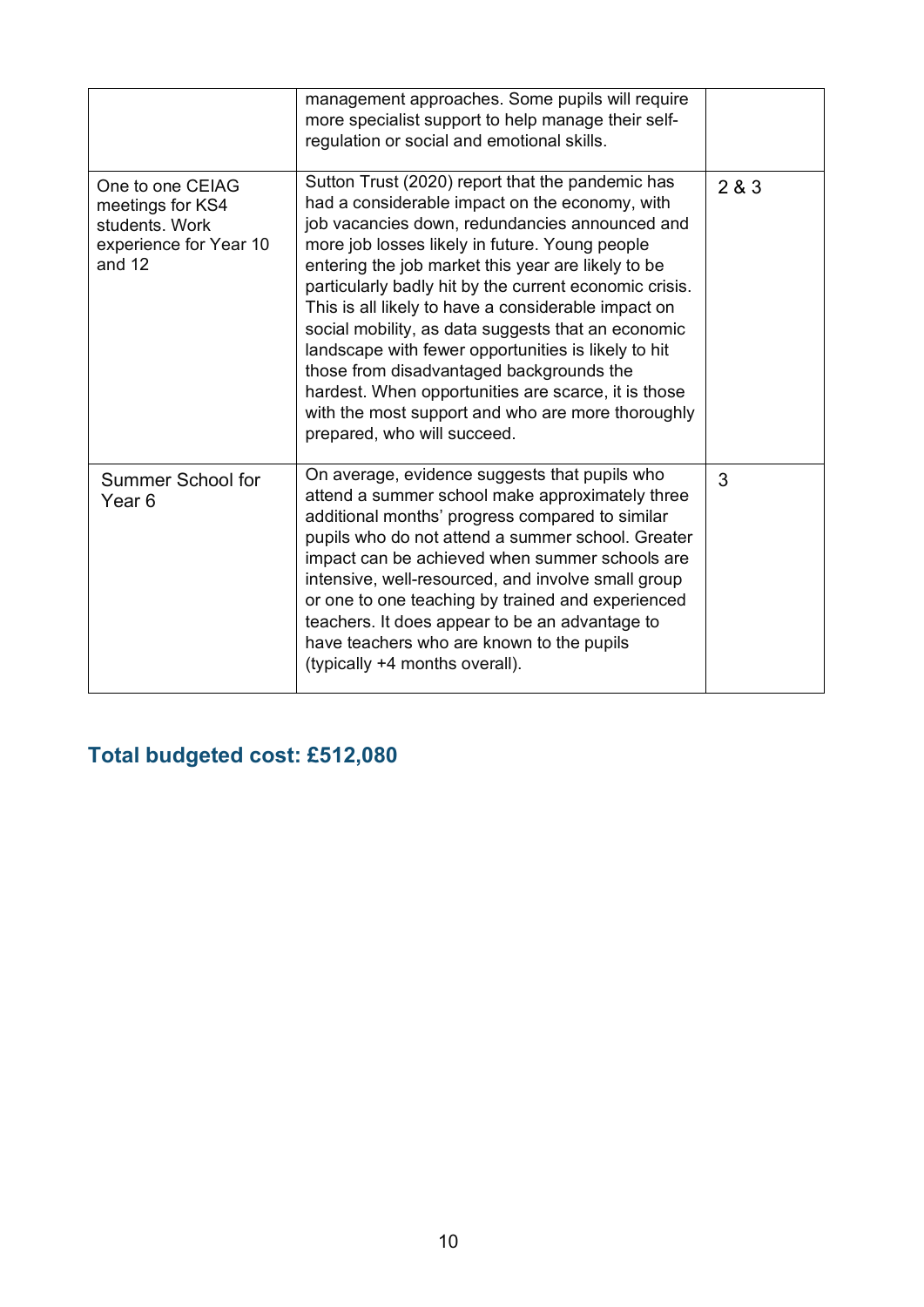# **Part B: Review of outcomes in the previous academic year**

## **Pupil premium strategy outcomes**

This details the impact that our pupil premium activity had on pupils in the 2020 to 2021 academic year.

#### **Year 11 outcomes (2020/21):**

| <b>Year 11 Outcomes</b>                    | <b>All Students</b>  | <b>Disadvantaged</b><br><b>Students</b> | Non-disadvantaged<br><b>Students</b> |
|--------------------------------------------|----------------------|-----------------------------------------|--------------------------------------|
| Year 11 Cohort                             | 251                  | 80 (32%)                                | 171 (68%)                            |
| Attainment 8                               | 57.19                | 50.43                                   | 60.40                                |
| 4+ Pass in English<br>and Mathematics      | 80%                  | 66%                                     | 87%                                  |
| Staying in Education<br>or Training at 16+ | 99.2% (2019 figures) | 100%                                    | 98.2%                                |

#### **Attendance and punctuality (2020/21):**

| <b>Attendance (2020/21)</b> |                    |                      | Punctuality (2020/21) |                  |                                          |                     |
|-----------------------------|--------------------|----------------------|-----------------------|------------------|------------------------------------------|---------------------|
| Year group                  | Attendendance<br>운 | Attendance<br>Non PP | Whole Attendance      | Punctuality<br>운 | Punctuality<br><u>բ</u><br>$\frac{c}{2}$ | Punctuality<br>Wole |
| $\overline{7}$              | 95.4               | 97.1                 | 96.5                  | 97.7             | 98.7                                     | 98.4                |
| 8                           | 93.5               | 96.4                 | 95.3                  | 97.5             | 98                                       | 97.9                |
| 9                           | 93.1               | 96.1                 | 95                    | 94.6             | 96.4                                     | 95.7                |
| 10                          | 91                 | 94.6                 | 93.3                  | 93.9             | 96.5                                     | 95.6                |
| 11                          | 87.4               | 89.1                 | 88.5                  | 93.5             | 96                                       | 95.2                |